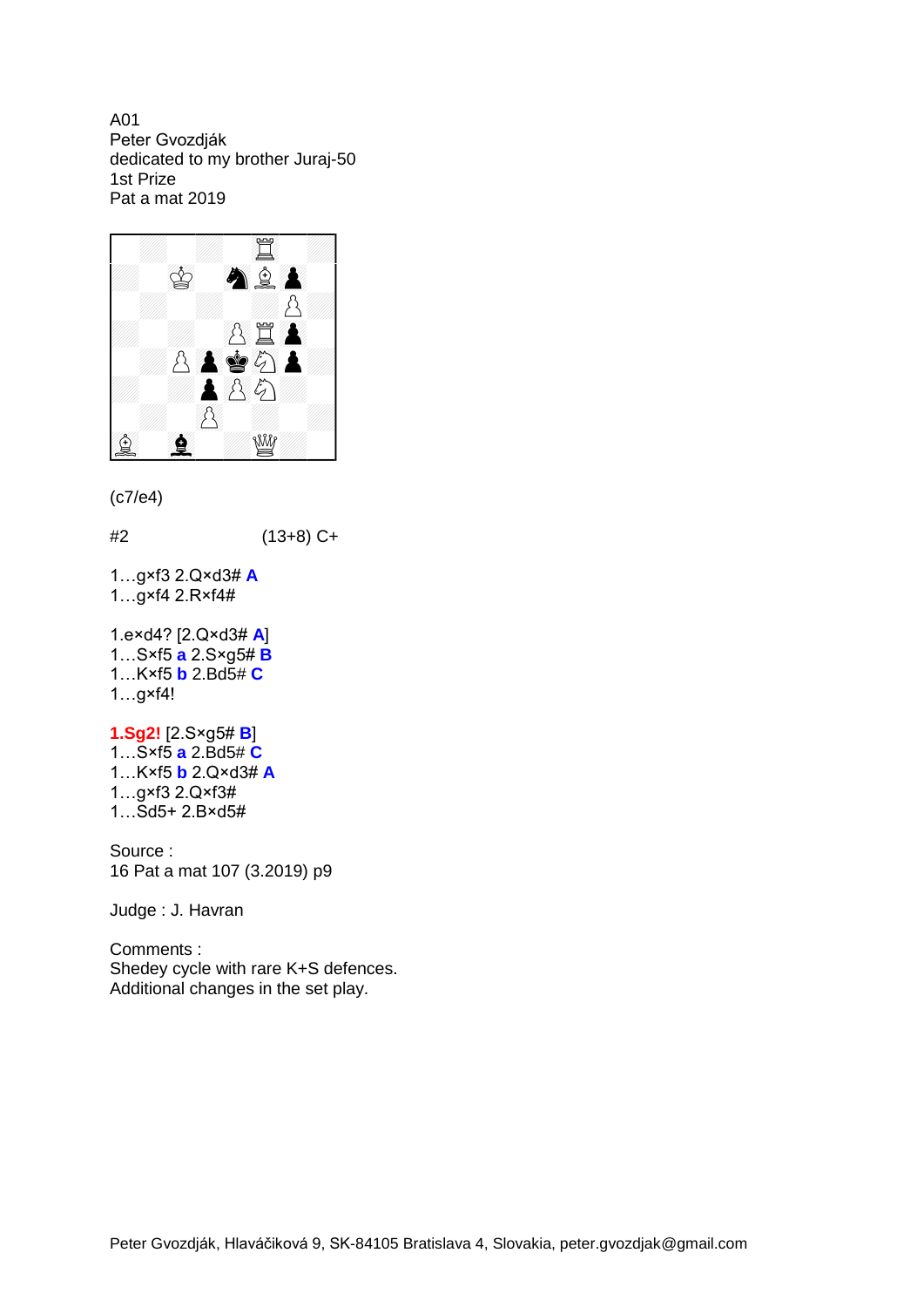A02 Peter Gvozdják 1st Prize Š. Sovík-75 JT 2019-20



(b7/d4)

#2 (11+10) C+

1.Rc5~? [2.Sd×b5# **A**, 2.Sf5# **B**, 2.Sc×b5# **C**, 2.Se2# **D**], 1…S×f4!

1.Bc4~? [2.Sc×b5# **C**, 2.Se2# **D**], 1…Qf1!

1.f8=Q? [2.Sd×b5# **A**, 2.Sf5# **B**] 1…b×c5+ **a** 2.Sc×b5# **C** 1…R×c5 **b** 2.Se2# **D** 1…Sg3 **c** 2.Sd×b5# **A** 1…c6 **d** 2.Sf5# **B** 1…K×c5 2.B×e3# 1…c×d6 2.Q×d6# 1…Be7! **1.Bd3!** [2.Sc×b5# **C**, 2.Se2# **D**] 1…b×c5+ **a** 2.Sd×b5# **A** 1…R×c5 **b** 2.Sf5# **B** 1…Sg3 **c** 2.Sc×b5# **C** 1…c6 **d** 2.Se2# **D**

1…K×c5 2.B×e3# 1…Q×c3 2.Q×c3# 1…Sc4 2.R×c4#

Source : C 29.12.2019

Judge : Š. Sovík

Judgement : Pat a mat 112 (6.2020)

Comments : The Odessa theme with defences **a, b** played on c5 plus double reciprocal changes after separating defences **a-c, b-d.**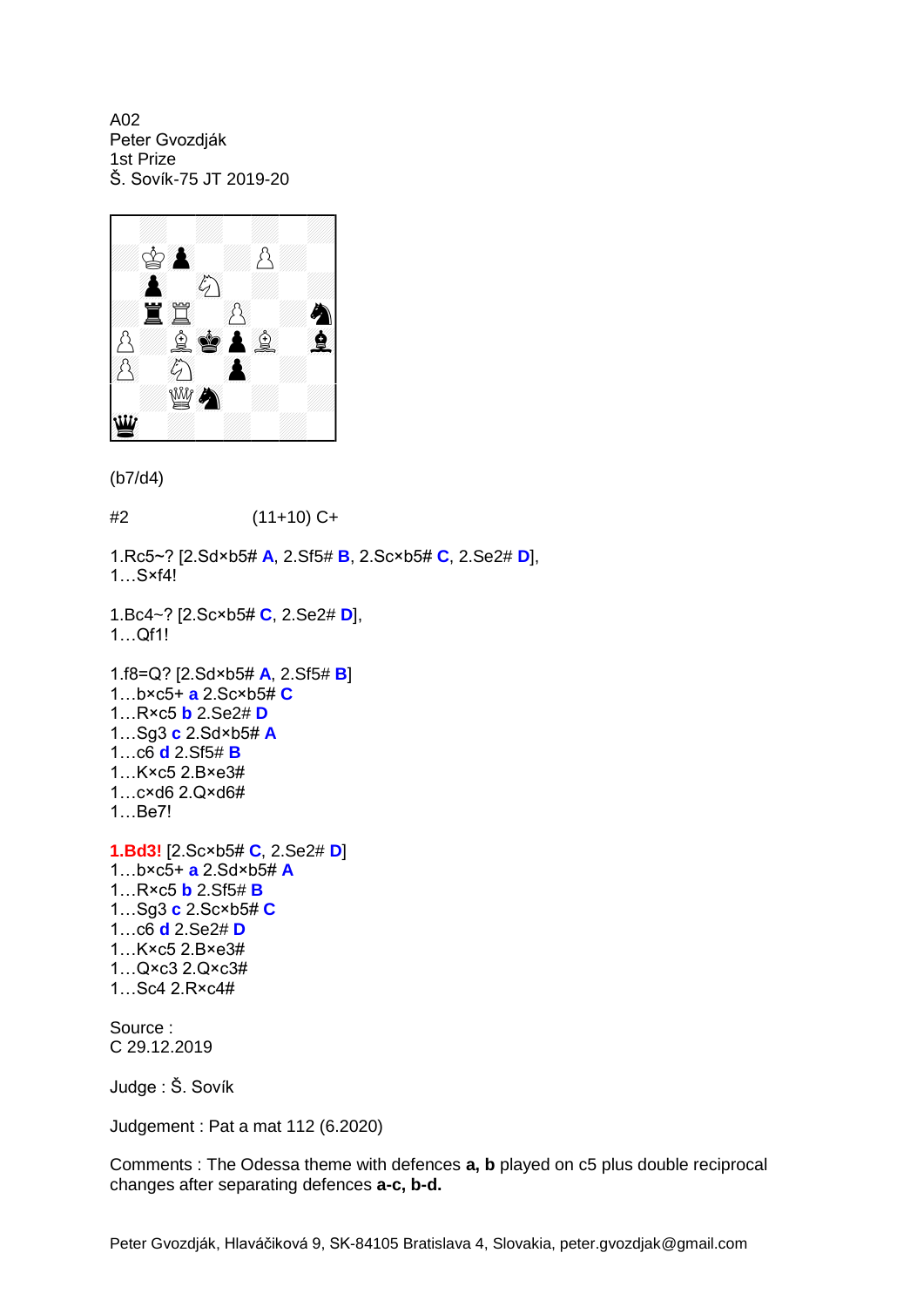A03 Peter Gvozdják 1st-7th Commendation Ľudovít Lačný MT 2020-21



(h4/d6)

#2 (9+9) C+

1…c×b4 2.Qb6#

```
1.Sd3? [2.Q×c5# A, 2.f×e5# B]
1…Bb4 a 2.f×e5# B
1…Rb4 b 2.Q×c5# A
1…Qe1!
1.Sbc6? [2.f×e5# B, 2.Rh6# C]
```

```
1…Rb4 b 2.Rh6# C
1…Sb4 c 2.f×e5# B
1…B×f4!
```

```
1.Sbd5? [2.Rh6# C, 2.Rd8# D]
1…Sb4 c 2.Rd8# D
1…b4 d 2.Rh6# C
1…e×f4!
```

```
1.Sa6! [2.Rd8# D, 2.Q×c5# A]
1…b4 d 2.Q×c5# A
1…Bb4 a 2.Rd8# D
```
Source : C 25.12.2020

Judge : J. Brabec

Judgement : Pat a mat 116 (6.2021) p349

Comments :

A 4-phase cycle of double threats (**AB-BC-CD-DA**) after tries and key moving from b4 and a 4-phase cycle of separating defences (**ab-bc-cd-da**) after moving on b4. Additional setplay is also connected with b4.